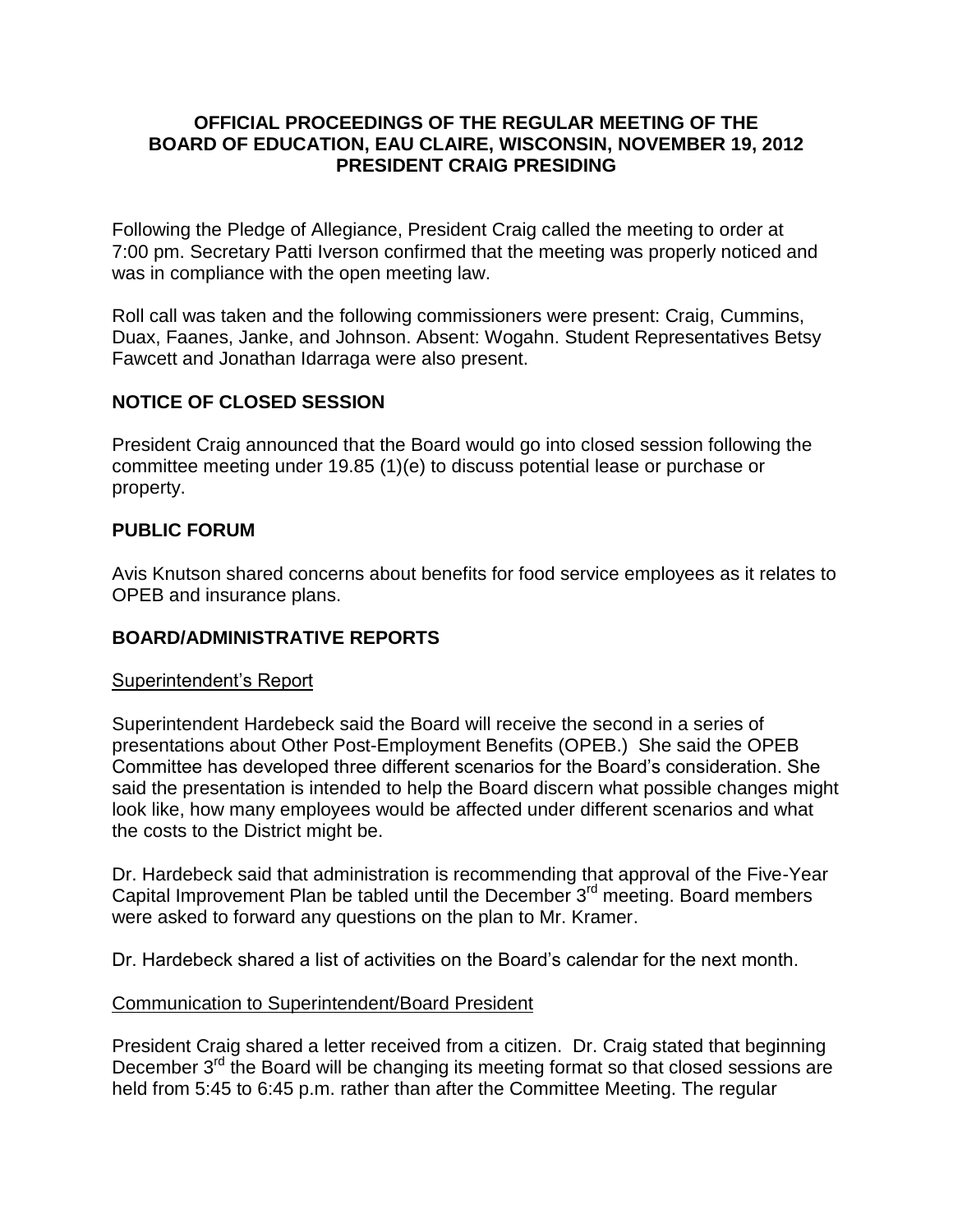meeting will begin at 7 p.m. and, if necessary, the Board could reconvene in closed session after the Committee Meeting if there are still items that need to be discussed. This format will be revisited again in six months.

# Student Representative Report

Betsy Fawcett said that the first quarter ended on November 9<sup>th</sup>. Winter sports have now started. Last week was DECA and Higher Education Week.

# Other Reports

# *Policy and Governance Committee*

The P & G Committee met and will be bringing some modified policies to the Board for consideration and first readings. They continue to work on drafting an equity policy.

# *Budget Development Committee*

There was nothing to report.

# **CONSENT RESOLUTION AGENDA**

Com. Duax moved, seconded by Com. Cummins to table Resolution #7—2013-2014 Five-Year Capital Projects. Carried by unanimous roll call vote.

Com. Cummins moved, seconded by Com. Faanes, to approve the consent resolution agenda consisting of the following items:

- The minutes of Board meeting of November 5, 2012 as mailed.
- The minutes of closed session of November 5, 2012, as mailed.
- $\bullet$  The financial report as presented.
- The budget adjustments as presented.
- The gifts in the amount of \$10,507.77 for the period October 1, 2012, through October 31, 2012, as presented.
- The matters of employment of November 19, 2012, as presented.

Consent resolution agenda items approved by unanimous roll call vote.

# **INDIVIDUALLY CONSIDERED RESOLUTIONS**

# Resolution #8—Payment of Bills & Payroll

Com. Cummins moved, seconded by Com. Johnson, to approve payment of all bills in the amount of \$9,158,915.37 and net payroll in the amount of \$3,679,294.07 for the period October 1, 2012, through October 31, 2012, as presented. Carried by the following roll call vote: Ayes: Craig, Cummins, Duax, Janke, and Johnson. Abstained: Faanes.

Regular meeting adjourned. Submitted by Patti Iverson, Board Secretary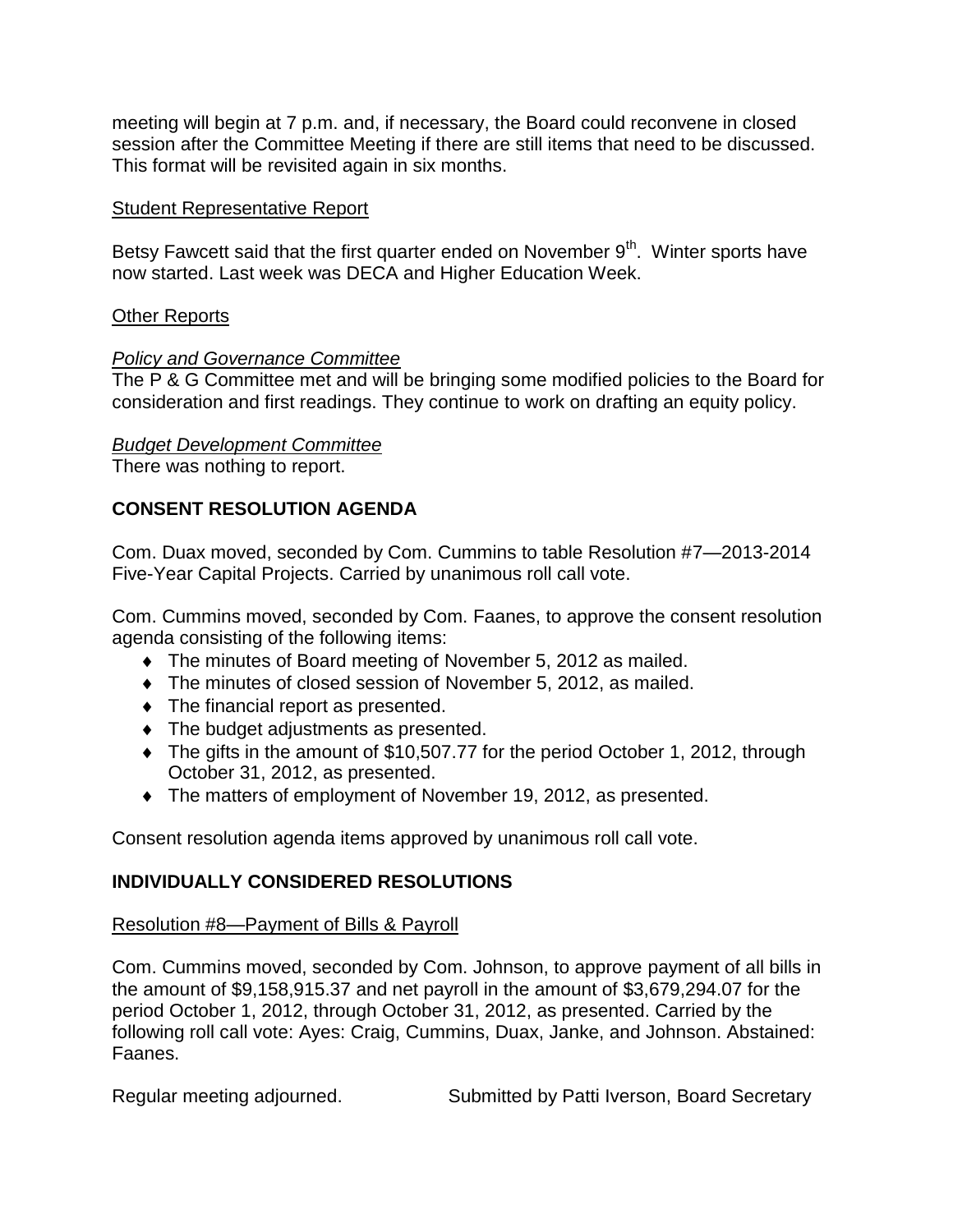#### **COMMITTEE MEETING BOARD OF EDUCATION – EAU CLAIRE, WISCONSIN NOVEMBER 19, 2012**

#### 1. Call to Order – Committee Meeting

Board Members present: Craig, Cummins, Duax, Faanes, Janke, and Johnson. Absent: Wogahn. Student Representatives Betsy Fawcett and Jonathan Idarraga were also present.

#### 2. Committee Reports/Items for Discussion

A. OPEB Report

Mr. Van De Water shared the OPEB Report with an addendum. He thanked the OPEB Committee members for their time and intellect into the process, as well as Leslie Ballentine and Ken Rumphol for their assistance in arranging the technology connections for the meeting.

Linda Mont, consultant with Key Benefit Concepts, was live via teleconference to discuss the report. She explained that the District's OPEB Study Committee was formed to develop several options for the Board to consider. There were three options presented with three tiers in Options 1 and 2 and four tiers in Option 3, and Ms. Mont described those in detail. Each tier is defined by retirement eligibility dates. The first tier defines those employees who will not be affected by a change and the last tier pertains to employees who have a defined contribution retirement benefit. There is no Medicare age limit for any of the middle tiers under any of the options. Each option in each tier showed the number of employees that would be included and the percentage of all eligible employees. There would be an opportunity for any employee in Tier 1 (and in Tier 2 for Option 3) to opt to move to a lower tier. It was noted that when both spouses work in the District, their benefits are calculated per employee.

Data from other districts' retirement plans was shared, and Mr. Van De Water noted that additional verification will be needed from those districts to be sure the information is comparable. The Board asked to get comparable salary information from these districts as well. A cash flow analysis was also shared, (page 21) which took into consideration active employees and those eligible to receive OPEB under the three different options.

The Board wanted to have further philosophical discussions regarding the role of OPEB in retaining and recruiting quality employees while honoring its commitment to fiscal responsibility. It was noted that the District's retirement plans are higher than comparable districts. It was felt that it would be important to make decisions about changes in retirement benefits as soon